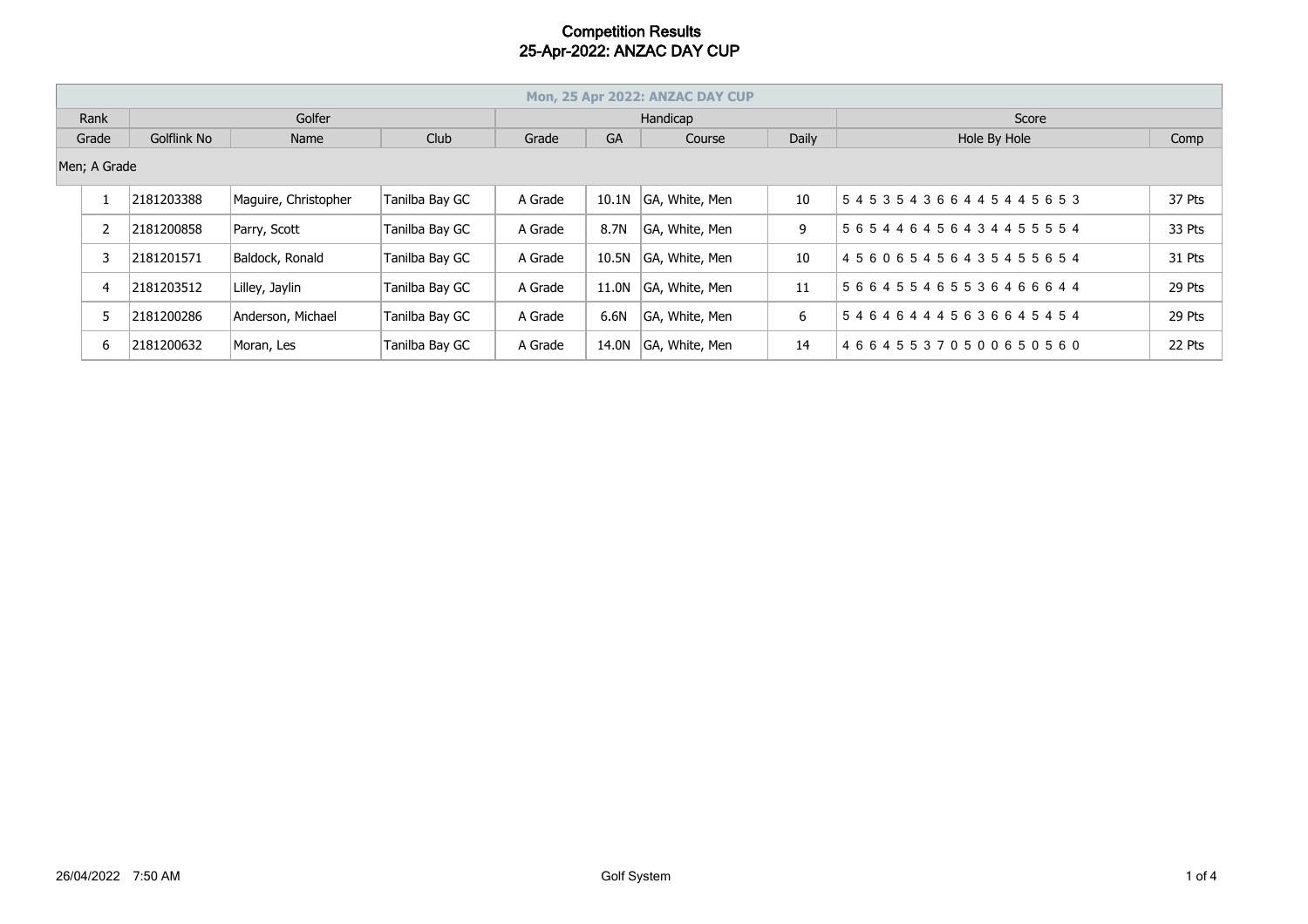| Rank         | Golfer      |                       |                | Handicap       |           |                |       | Score                               |        |  |
|--------------|-------------|-----------------------|----------------|----------------|-----------|----------------|-------|-------------------------------------|--------|--|
| Grade        | Golflink No | Name                  | Club           | Grade          | <b>GA</b> | Course         | Daily | Hole By Hole                        | Comp   |  |
| Men; B Grade |             |                       |                |                |           |                |       |                                     |        |  |
| $\mathbf{1}$ | 2181202901  | Brewster, Matthew     | Tanilba Bay GC | <b>B</b> Grade | 29.3N     | GA, White, Men | 31    | 067355574546766567                  | 38 Pts |  |
| 2            | 2180903323  | Sparks, Kristopher    | Newcastle GC   | <b>B</b> Grade | 36.5N     | GA, White, Men | 36    | 670307576730560553                  | 35 Pts |  |
| 3            | 2181203511  | Lilley, Noah          | Tanilba Bay GC | B Grade        | 14.5N     | GA, White, Men | 15    | 5 6 5 4 4 4 0 6 5 5 3 6 5 5 6 4 5 4 | 35 Pts |  |
| 4            | 2061702003  | Lilley, Jonathan      | Fairbairn GC   | <b>B</b> Grade | 17.8N     | GA, White, Men | 18    | 646365375536550044                  | 35 Pts |  |
| 5            | 2181205369  | Pearson, Les          | Tanilba Bay GC | <b>B</b> Grade | 16.5N     | GA, White, Men | 17    | 5 5 6 4 5 6 4 5 4 5 4 5 0 5 5 5 6 4 | 35 Pts |  |
| 6            | 2181202795  | Anderson, Warren      | Tanilba Bay GC | <b>B</b> Grade | 24.2N     | GA, White, Men | 25    | 657344456646787764                  | 35 Pts |  |
| 7            | 2181202458  | Phillips, Christopher | Tanilba Bay GC | <b>B</b> Grade | 19.0N     | GA, White, Men | 20    | 450360460420645564                  | 34 Pts |  |
| 8            | 2181201048  | Sykes, Brett          | Tanilba Bay GC | B Grade        | 16.7N     | GA, White, Men | 17    | 5 5 5 3 5 5 5 5 4 6 0 6 5 5 5 5 6 6 | 34 Pts |  |
| 9            | 2181201712  | Duers, Shane          | Tanilba Bay GC | <b>B</b> Grade | 22.5N     | GA, White, Men | 24    | 066365466647656763                  | 33 Pts |  |
| 10           | 2181201844  | Mullins, Matt         | Tanilba Bay GC | <b>B</b> Grade | 22.9N     | GA, White, Men | 24    | 646376475540645065                  | 33 Pts |  |
| 11           | 2181201984  | Bennett, Stephen      | Tanilba Bay GC | <b>B</b> Grade | 23.5N     | GA, White, Men | 25    | 060305466407564565                  | 32 Pts |  |
| 12           | 2181203101  | McLeay, Scott         | Tanilba Bay GC | <b>B</b> Grade | 22.2N     | GA, White, Men | 23    | 056475574440755550                  | 32 Pts |  |
| 13           | 2181200609  | Bloxham, Anthony      | Tanilba Bay GC | B Grade        | 26.9N     | GA, White, Men | 28    | 0 0 7 3 7 5 3 7 7 5 5 6 6 4 5 0 0 4 | 31 Pts |  |
| 14           | 2181200870  | Nelson, Robert        | Tanilba Bay GC | <b>B</b> Grade | 20.3N     | GA, White, Men | 21    | 5 6 6 4 6 5 5 6 5 6 3 0 5 5 0 6 6 5 | 30 Pts |  |
| 15           | 2181200537  | Watson, Paul          | Tanilba Bay GC | <b>B</b> Grade | 31.0N     | GA, White, Men | 33    | 667556586638606004                  | 30 Pts |  |
| 16           | 2181200370  | Guy, Robert           | Tanilba Bay GC | <b>B</b> Grade | 29.1N     | GA, White, Men | 31    | 077300477630756664                  | 29 Pts |  |
| 17           | 2181203513  | Williams, Michael     | Tanilba Bay GC | <b>B</b> Grade | 18.7N     | GA, White, Men | 19    | 5 5 6 3 0 6 4 6 5 4 5 6 5 4 6 0 7 0 | 29 Pts |  |
| 18           | 2181203398  | Marshall, David       | Tanilba Bay GC | <b>B</b> Grade | 24.0N     | GA, White, Men | 25    | 6 6 6 5 6 6 0 6 6 4 5 7 6 0 5 6 7 5 | 28 Pts |  |
| 19           | 2181201626  | Hodges, Jake          | Tanilba Bay GC | <b>B</b> Grade | 23.1N     | GA, White, Men | 24    | 5 5 0 5 7 5 3 6 0 4 0 0 7 4 5 7 0 3 | 28 Pts |  |
| 20           | 2181201326  | Griffiths, Steven     | Tanilba Bay GC | <b>B</b> Grade | 26.8N     | GA, White, Men | 28    | 078454386606507775                  | 28 Pts |  |
| 21           | 2181200403  | Hamson, Leslie        | Tanilba Bay GC | <b>B</b> Grade | 20.0N     | GA, White, Men | 21    | 6 6 7 3 6 5 0 6 6 6 3 7 6 6 0 5 7 5 | 26 Pts |  |
| 22           | 2181200440  | Brown, Craig          | Tanilba Bay GC | <b>B</b> Grade | 26.1N     | GA, White, Men | 27    | 477054007557760755                  | 26 Pts |  |
| 23           | 2181201982  | McDevitt, Dennis      | Tanilba Bay GC | <b>B</b> Grade | 22.5N     | GA, White, Men | 24    | 670306565530506670                  | 25 Pts |  |
| 24           | 2181201586  | Smith, Nigel          | Tanilba Bay GC | B Grade        | 17.5N     | GA, White, Men | 18    | 0 6 6 3 6 0 0 0 5 0 3 0 5 4 4 6 6 5 | 24 Pts |  |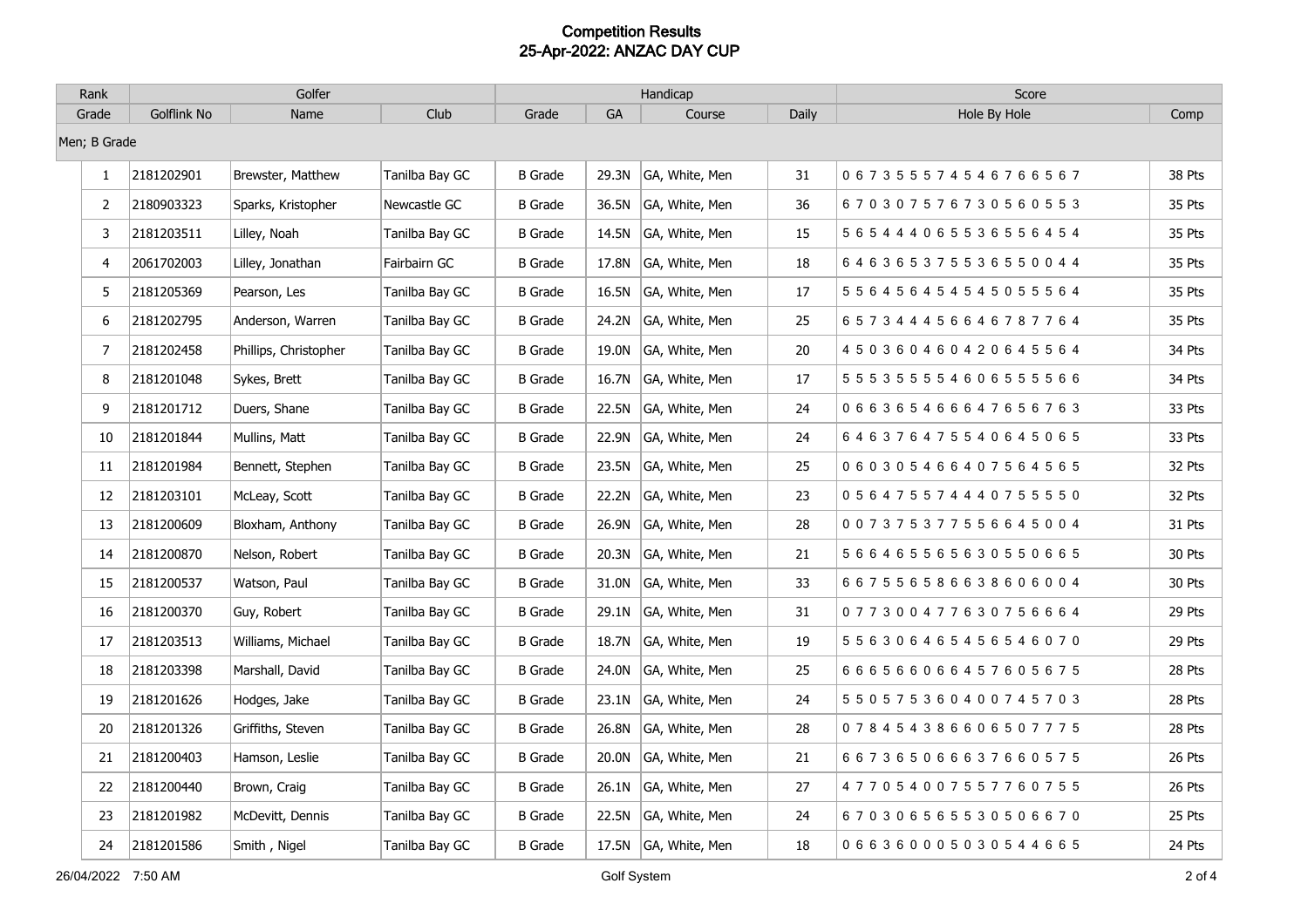|       | Rank<br>Golfer |             |               | Handicap       |                |              |                      | Score        |               |        |
|-------|----------------|-------------|---------------|----------------|----------------|--------------|----------------------|--------------|---------------|--------|
| Grade |                | Golflink No | Name          | <b>Club</b>    | Grade          | $\sim$<br>GA | Course               | Daily        | Hole By Hole  | Comp   |
|       | $\sim$ $\sim$  | 2181203011  | Neilson, Iain | Tanilba Bay GC | <b>B</b> Grade | 24.4N        | , White, Men<br>IGA, | $\sim$<br>26 | 045604<br>6 N | 22 Pts |